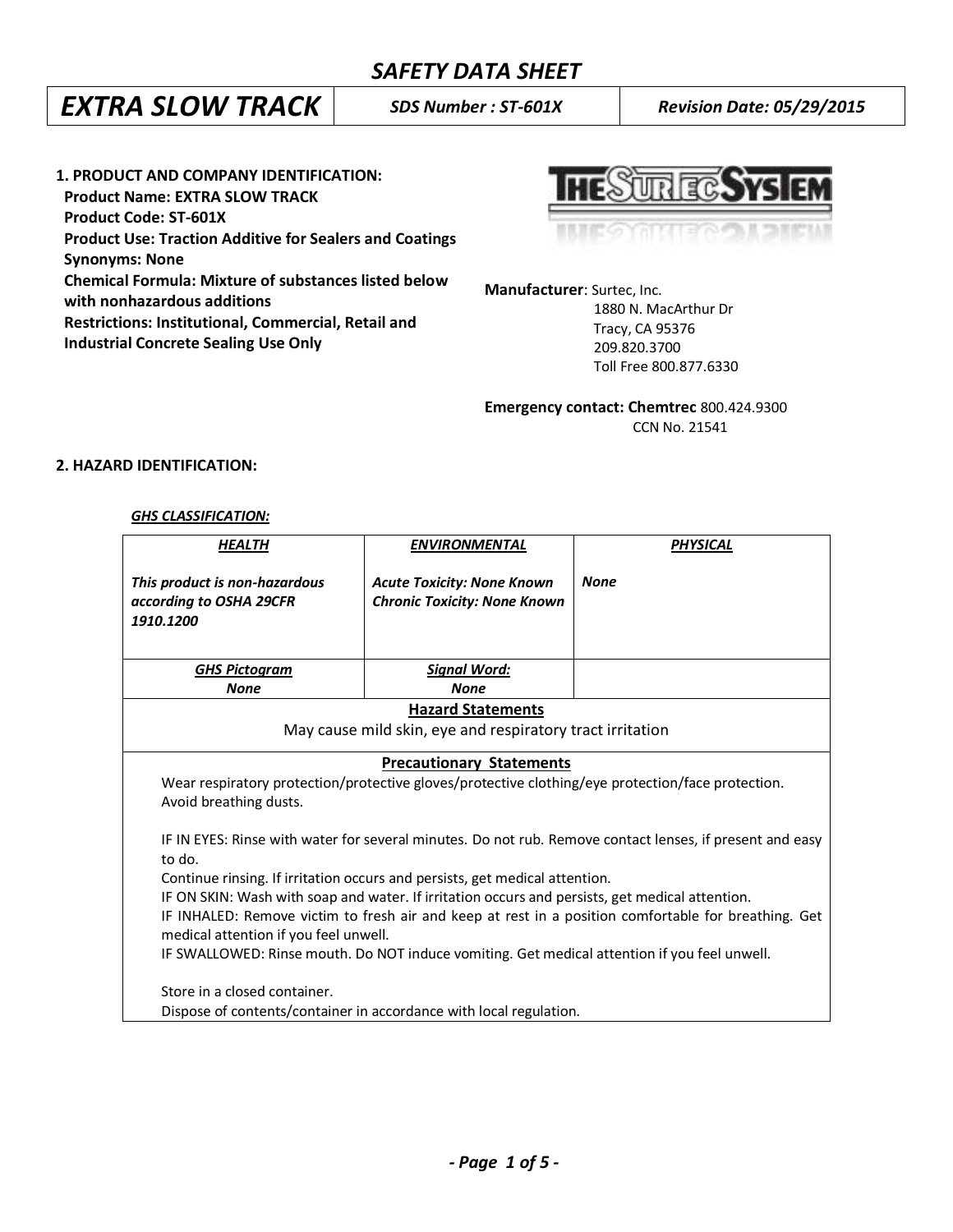### *SAFETY DATA SHEET*

## *EXTRA SLOW TRACK SDS Number : ST-601X Revision Date: 05/29/2015*

#### **3. COMPOSITION/INFORMATION ON INGREDIENTS:**

| <b>INGREDIENT</b>                                                 | CAS NO.             | <b>PERCENT</b> | <b>HAZARDOUS</b> |  |
|-------------------------------------------------------------------|---------------------|----------------|------------------|--|
| <b>PROPRIETARY POLYMER</b>                                        | <b>TRADE SECRET</b> | 60 - 100%      | NO.              |  |
|                                                                   |                     |                |                  |  |
|                                                                   |                     |                |                  |  |
|                                                                   |                     |                |                  |  |
| Exact Percentages are being withheld as trade secret information. |                     |                |                  |  |

#### **4. FIRST-AID MEASURES:**

*Eye Contact:* Rinse with water for several minutes. Do not rub. Remove contact lenses, if present and easy to do. Continue rinsing. If irritation occurs and persists, get medical attention.

*Skin Contact:* Wash with soap and water. If irritation occurs and persists, get medical attention.

*Inhalation:* Remove victim to fresh air and keep at rest in a position comfortable for breathing. Get medical attention if you feel unwell.

*Ingestion:* Rinse mouth. Do NOT induce vomiting. Get medical attention if you feel unwell.

#### **5. FIRE-FIGHTING MEASURES:**

*Fire Extinguishing media:* Use water spray, dry chemical, carbon dioxide or regular foam. *Hazards during fire-fighting:* None known. *Protective equipment for fire-fighting:* Wear NFPA-approved self-contained breathing apparatus, helmet, hood, boots and gloves.

#### **6. ACCIDENTAL RELEASE MEASURES:**

#### *Personal precautions:*

Use recommended personal protective clothing and equipment.

#### *Environmental precautions:*

Follow all Federal, State and Local regulations when storing and disposing of substances. Material should be collected and disposed of in accordance with regulations. Consult local and federal guidelines for proper disposal of these materials. *Cleanup:*

*For small and large amounts of released material:* Sweep or vaccum up then transfer to suitable container for disposal.

#### **7. HANDLING and STORAGE:**

#### *Handling:*

**General advice -** No specific measures are necessary provided product and recommended protective clothing/equipment are used correctly. Mix only as directed with appropriate Surtec sealers and coatings. This is a commercial product, not intended for home use. Keep out of reach of children.

#### *Storage:*

**General advice -** Protect against physical damage. Store in tightly closed containers in a cool, well ventilated area. *Shelf Life:*

Greater than 12 months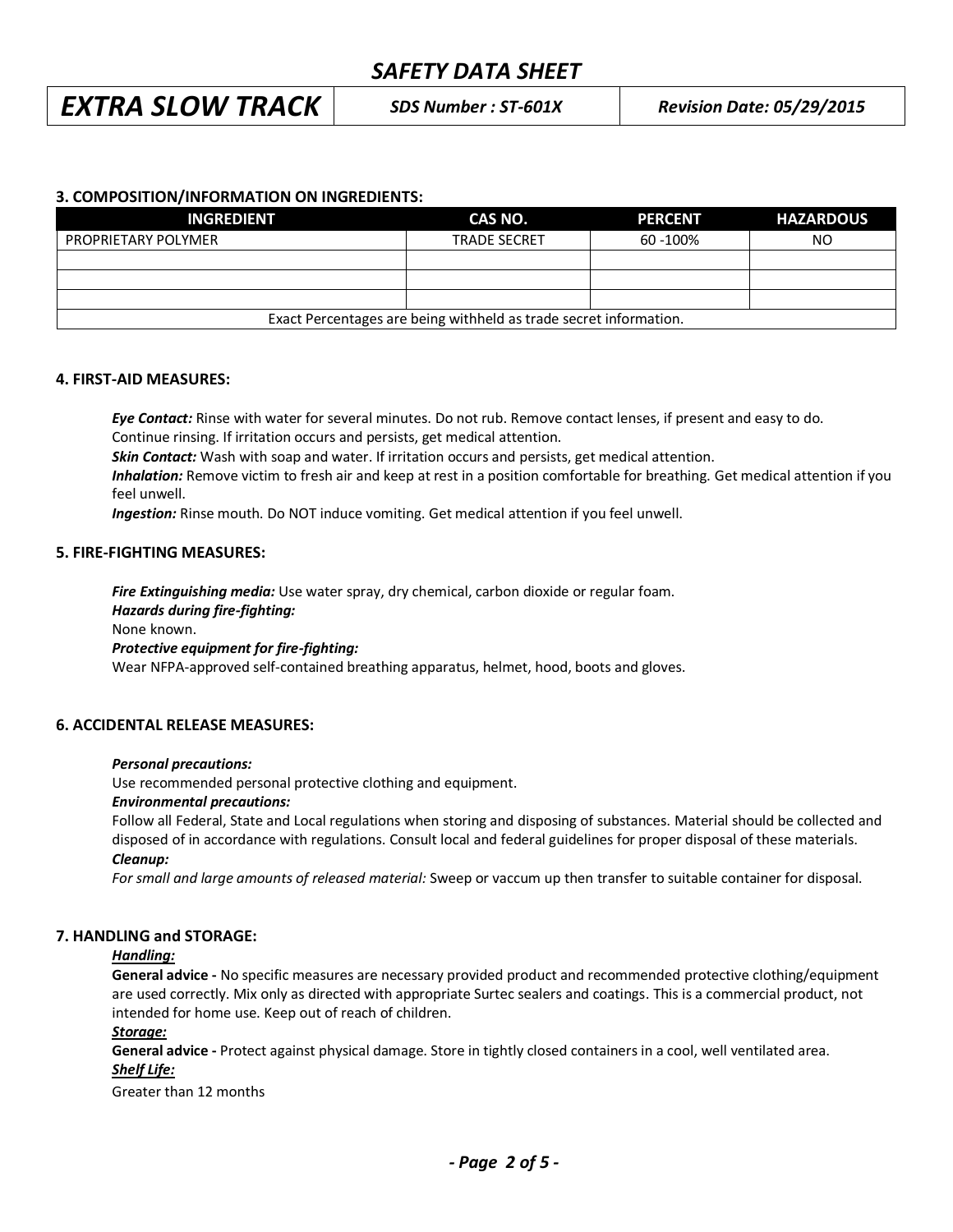## *EXTRA SLOW TRACK SDS Number : ST-601X Revision Date: 05/29/2015*

#### **8. EXPOSURE CONTROLS and PERSONAL PROTECTION:**

#### *Advice on system design:*

Provide local exhaust ventilation.

*Personal protective equipment (HMIS rating 'E'):* 

**Eye protection**: Wear safety glasses with side shields or safety goggles to prevent exposure or, since material is an additive to liquid materials, full face shield if splash hazard exists.

**Skin protection**: Chemical-resistant gloves. Wear appropriate protective clothing to prevent possible skin contact.

**Respiratory protection**: Avoid breathing dusts. Use NIOSH-OSHA particulate respirator suitable for nuisance dusts.

**General safety and hygiene measures**: Exercise stringent hygiene practices to minimize exposure.

If contact occurs, wash any body part with soap and water immediately. Wash hands after use, and before eating, drinking or smoking.

#### *Other protective measures:*

Nearby running water on the job site is necessary, should an accident occur.

*Exposure Guidelines:*

None

#### **9. PHYSICAL and CHEMICAL PROPERTIES:**

| Appearance:                 | White Powder             | Flash Point:                     | $> 200^{\circ}$ F        |
|-----------------------------|--------------------------|----------------------------------|--------------------------|
| Odor:                       | None                     | Upper/Lower Flammability Limits: | No information available |
| pH value:                   | N/A                      | Relative Density (water):        | 0.90                     |
| Specific gravity:           | 0.90                     | Auto-Ignition Temperature:       | No information available |
| Solidification temperature: | No information available | Decomposition temperature:       | No information available |
| Freezing/Melting point:     | N/A                      | <b>Partition Coefficient</b>     | No information available |
| Boiling point:              | N/A                      | Odor Threshold                   | No information available |
| Vapor density:              | No information available | Viscosity:                       | N/A                      |
| Vapor pressure:             | No information available | <b>Partition Coefficient</b>     | No information available |
| <b>Evaporation Rate:</b>    | No information available | Solubility in water:             | Insoluble                |
| Regulatory VOC:             | None                     |                                  |                          |

#### **10. STABILITY and REACTIVITY:**

*Conditions to avoid:* Excessive heat or flame.

*Substances to avoid:* Oxidizing agents and amines.

*Hazardous reactions:* Product is chemically stable under normal conditions of use and storage.

*Decomposition or By-products:* In fire conditions: carbon monoxide (CO), carbon dioxide (CO<sub>2</sub>) and nitric oxides (NO<sub>x</sub>).

#### **11. TOXICOLOGY INFORMATION:**

#### *Acute Toxicity (Symptoms):*

**Oral:** Ingestion may cause irritation to the mouth and minor abdominal discomfort. **Eye irritation:** Mild irritation, itching, redness and tearing. **Skin irritation:** Mild irritation, itching and redness. **Inhalation:** May cause minor irritation to the respiratory tract including sneezing and coughing. **Sensitization:** Skin: N/A. Respiratory: N/A

#### *Chronic Toxicity:*

**Other information:** No carcinogenic substances as defined by ACGIH, IARC, NTP and/or OSHA.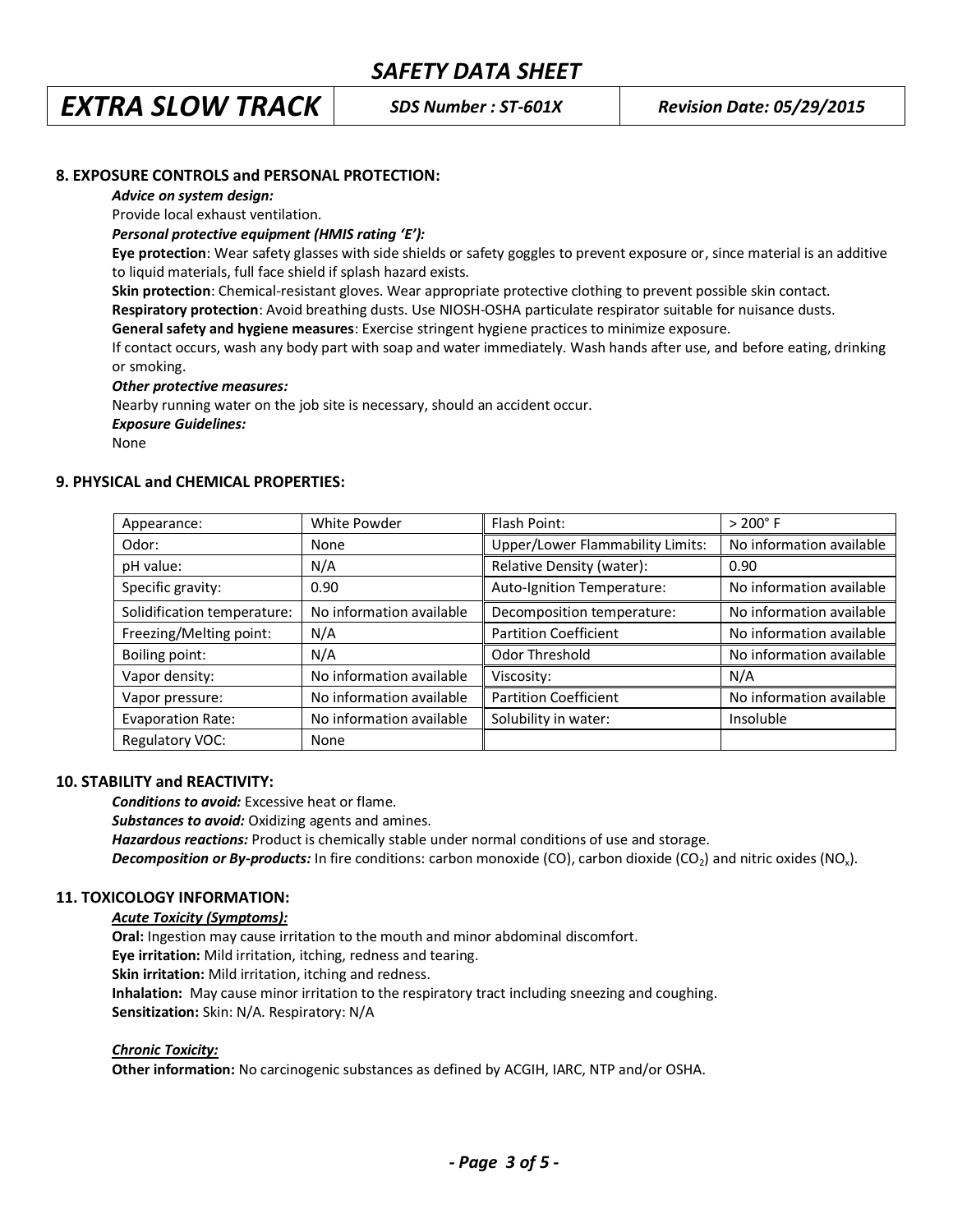# *EXTRA SLOW TRACK SDS Number : ST-601X Revision Date: 05/29/2015*

#### **12. ECOLOGICAL INFORMATION:**

#### *Biodegradation:*

Test method: Unspecified Analysis method: Unspecified Degree of elimination: Unspecified

#### *Environmental toxicity:*

Acute and prolonged toxicity to fish: Not Established Toxicity to microorganisms: Not Established Other ecotoxicological advice: Not Established

#### **13. DISPOSAL CONSIDERATIONS:**

*Waste disposal of substance:* Dispose of in accordance with all Federal, State and Local regulations when storing and disposing of substances. It is the waste generator's responsibility to determine if a particular waste is hazardous under RCRA (EPA regulations for hazardous waste).

**Container disposal:** Dispose of in a licensed facility in accordance with local regulations.

#### *RCRA:*

Unspecified.

#### **14. TRANSPORTATION INFORMATION:**

**DOT: Proper Shipping Name:** PAINT RELATED MATERIAL (NON-HAZARDOUS)

#### **15. REGULATORY INFORMATION:**

*Federal Regulations:* **Registration status:** TSCA, US: All components are listed or exempt. **SARA hazard category (EPCRA 311/312):** None

**SARA TITLE III, SECTION 313:**

CAS Number: Chemical Name:

#### None

#### *State Regulations:*

Chemicals known to the State of California to cause cancer, birth defects or other reproductive harm

CAS Number: Chemical Name:

None